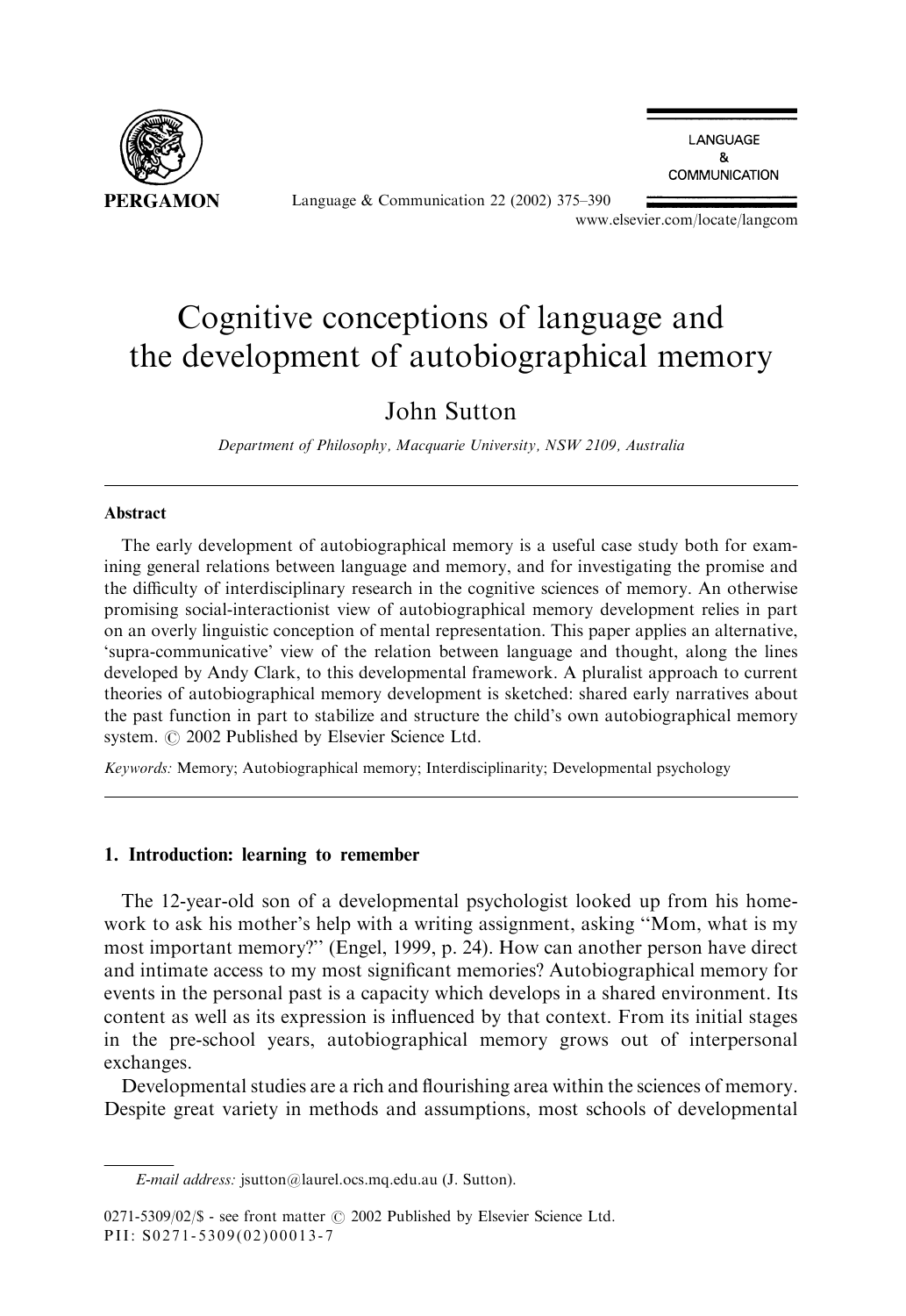thought are thoroughly interdisciplinary, calling to different degrees on neuropsychology and social psychology as well as on cognitive psychology; and most accept, in some explanatory contexts at least, the significant causal influence over time of the remembering environment. Learning to remember in company, or joint reminiscing, is one of the core forms of shared attention in childhood, a form which is directed specifically towards the past even when it also serves current or actionoriented purposes.

"Autobiographical memory" (AM), often called "personal memory" by philosophers, refers to explicit recollections of past events and episodes in a personal history. Although consensus on a more precise working definition is surprisingly hard to find, a fairly orthodox account is that of William Brewer (1996), who sees AM as a reliving or reviving of my own past phenomenal experience, with the additional knowledge that I've had that experience before. Perner (2000, p. 307) sees AM as a more sophisticated capacity, which "entails a reflection on past events as past events, as events that one knows (conscious, explicit memory) and as personally experienced (episodic, autonoetic memory)".<sup>1</sup>

Just how might the sharing of memories, both in language and in non-linguistic practices,<sup>2</sup> influence the organization of early  $AM$ ? An approach to the question, I suggest, requires tighter integration between the developmental psychology of memory and general cognitive scientific inquiry into the nature and the vehicles of mental representation. Current views in the developmental literature, however, look on initial examination to be in some tension with prevailing assumptions in cognitive science about the priority of thought over language. In this paper, then, I sketch an inchoate interpretation of the two fields, and of possible relations between them, which might be mutually beneficial.

Specifically, I want to apply to memory research one particular cognitive conception of language, the 'supra-communicative' view recently developed by Andy Clark and others: on this view, language is ''the ultimate artifact'', the supreme human tool not just for communicating thoughts, but for thinking (Clark, 1997, chapter 10). Clark's vision of language as a powerful form of cognitive 'scaffolding' draws on developmental research influenced by the Soviet psychologist Lev Vygotsky, whose work also inspires the 'social-interactionist' school of AM research. This important group, which includes Robyn Fivush, Katherine Nelson, and others, argues (in the extreme) that ''early reminiscing begins as an interpersonal process

 $<sup>1</sup>$  Decisions on how to describe autobiographical memory relate to difficult theoretical issues, notably</sup> about time and memory (Section 3 below), but also about the relations between autobiographical and episodic memory, and about memory in non-human animals. Autobiographical and episodic memory may come apart: I can have semantic memory for autobiographical facts, and on some views (Nelson, 1993) autobiographical memories are only a particularly significant subset of episodic memories. But in this paper I discuss the core cases in which the categories overlap. For more discussion see Section 3 below and Sutton, 2002. For a range of views about memory in other animals see Campbell (1994, pp. 37–41, 64–71), Griffiths, D. et al. (1999), Tomasello (1999, pp. 124–5), Dennett (2000), McCormack (2001).

 $2$  Although I only discuss possible cognitive effects of language on memory here, the view developed should also encourage attention to practical and non-linguistic influences of the interpersonal and material environment on individual memory.